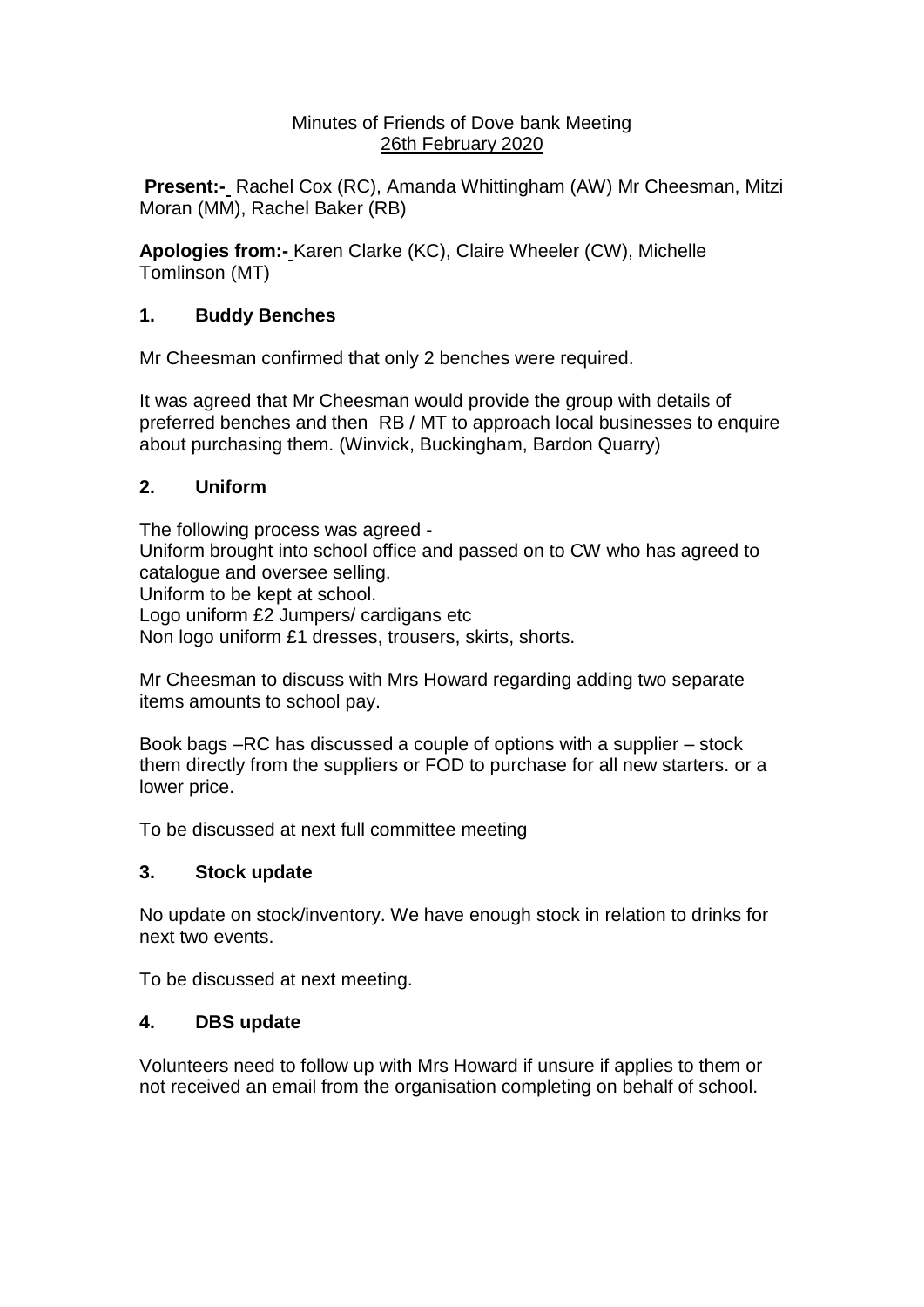# **5. Easter eggs**

Mr Cheesman advised that the school will be providing Easter activities for the children and will purchase own Easter eggs.

FOD have created a letter for future use for donations – the word "money" needs to be taken out of letters/emails.

## **6. PJ and Popcorn**

The film chosen is the new Alladin,- this will be circulated to parents via school and on Face book. The children who are staying will stay in their relevant classrooms to get changed then go to the hall. Refreshments –popcorn, crisps/chocolate, cordial

**MM** has offered to make popcorn in popcorn maker at school, Thursday 12<sup>th</sup> March (am)

**AW** to source paper bags

**AW** to look into purchasing snacks from? Aldi

Cordial to be made in jugs, water bottles refilled or plastic cups to be used.

Confirmation of numbers required from school – cut off  $4<sup>th</sup>$  March. Currently 87 have paid.

Volunteers – a number of apologies received from the committee for this event. RB to ask out to those who have shown interest in helping at events.

## **7. Chocolate Bingo**

10 books so far have been sold – to seek an update on  $24<sup>th</sup>$  March and then decide if to advertise wider than school. Agreed to circulate information to Pall Ex as they have donated items and were interested in attending.

Need to consider being able to purchase less than 6 books.

Bagworth Community centre have agreed to lend us the bingo machine, Mr Cheesman has agreed to do the bingo calling.

Rules agreed - One line-small prize, Full house-larger prize, 6 Games in total. Break in middle. Need to source a total of 12 prizes – RB to speak to Ram at the Bagworth shop about possible donations.

Letters have gone to local companies. Pall Ex have donated a chocolate hamper – to be used as a main raffle prize. RC to source crème eggs to be provided if there is a tie.

Refreshments – AW to remove BYO from flyers – to provide Tea, Coffee, squash and cake ?to ask out to parents for donations.

Mr Cheesman agreed to a presentation and photo from Pall Ex – RB to coordinate.